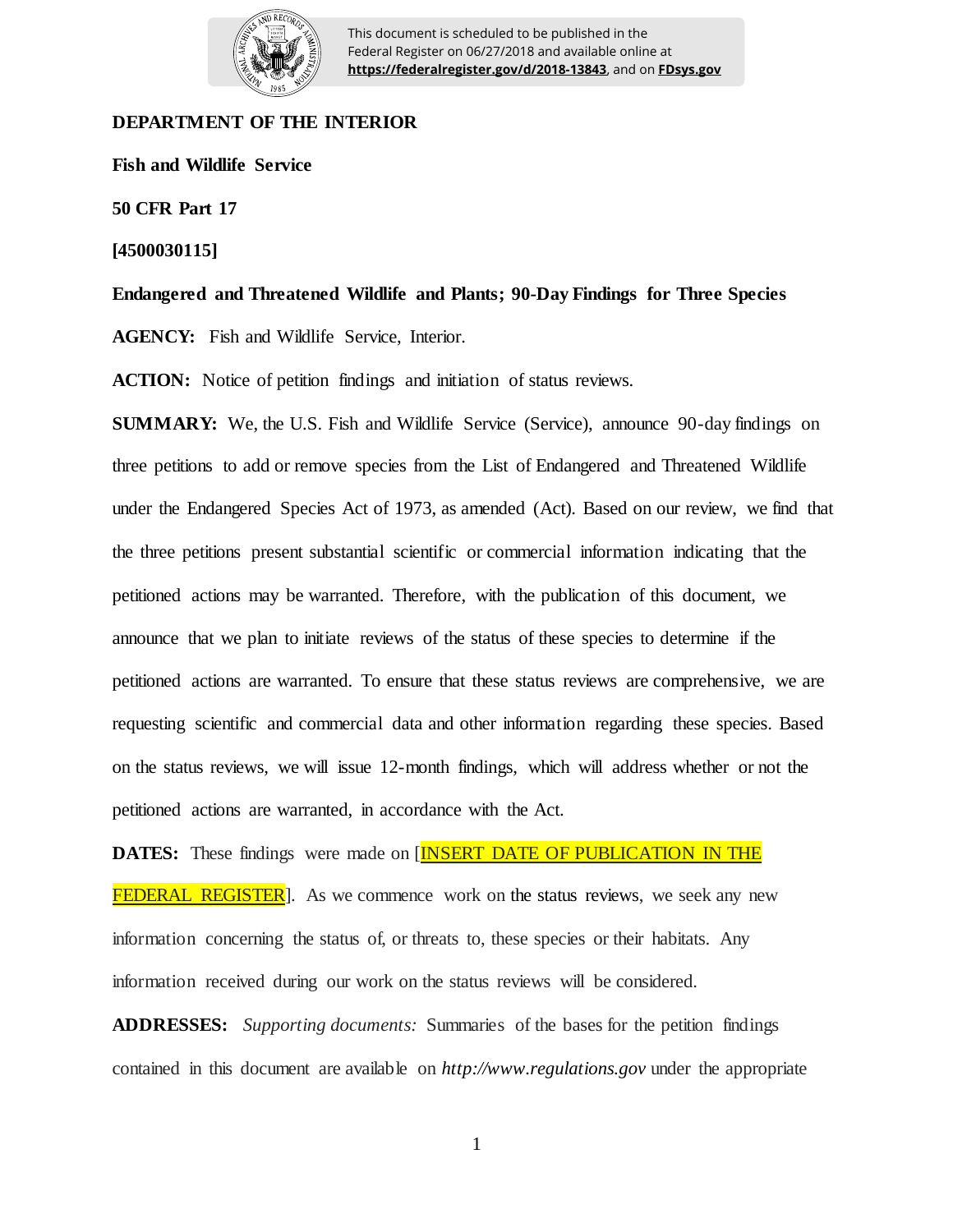docket number (see table under **SUPPLEMENTARY INFORMATION**). In addition, supporting information in preparing these findings is available for public inspection, by appointment, during normal business hours by contacting the appropriate person, as specified in **FOR FURTHER INFORMATION CONTACT**.

*Submitting information:* If you have new scientific or commercial data or other information concerning the status of, or threats to, the species for which we are making these petition findings, or their habitats, please submit that information by one of the following methods:

(1) *Electronically*: Go to the Federal eRulemaking Portal: *http://www.regulations.gov*. In the Search box, enter the appropriate docket number (see the table under

**SUPPLEMENTARY INFORMATION**). Then, click on the Search button. After finding the correct document, you may submit information by clicking on "Comment Now!" If your information will fit in the provided comment box, please use this feature of *http://www.regulations.gov,* as it is most compatible with our information review procedures. If you attach your information as a separate document, our preferred file format is Microsoft Word. If you attach multiple comments (such as form letters), our preferred format is a spreadsheet in Microsoft Excel.

(2) *By hard* copy: Submit by U.S. mail or hand-delivery to: Public Comments Processing, Attn: [Insert appropriate docket number; see the table under **SUPPLEMENTARY INFORMATION**], U.S. Fish and Wildlife Service, MS: BPHC, 5275 Leesburg Pike; Falls Church, VA 22041–3803.

We request that you send information only by the methods described above. We will post all information we receive on *http://www.regulations.gov*. This generally means that we will post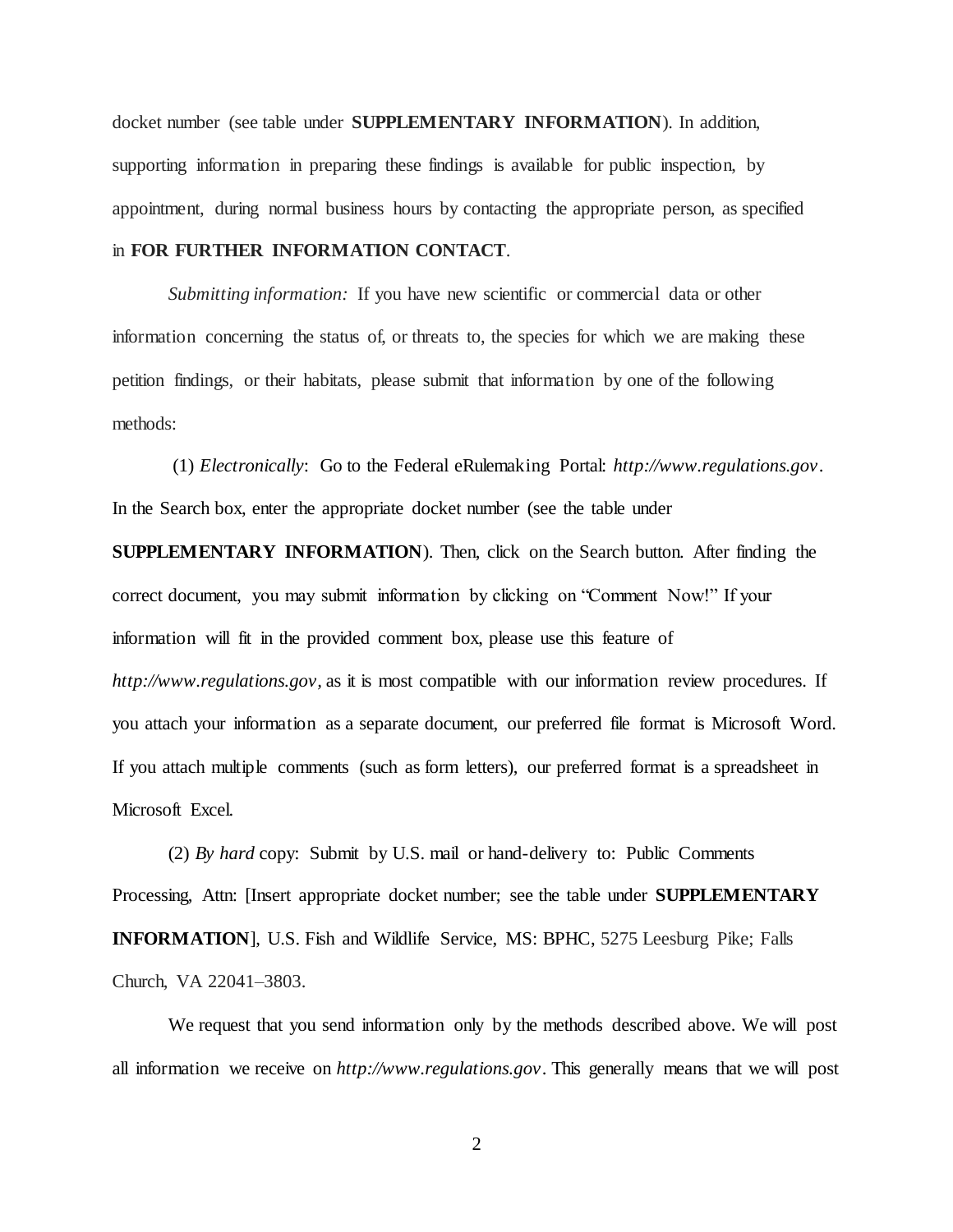any personal information you provide us (see **Request for Information for Status Reviews**, below, for more information).

## **FOR FURTHER INFORMATION CONTACT:**

| Species common name   | <b>Contact person</b>                                  |
|-----------------------|--------------------------------------------------------|
| Dixie Valley toad     | Carolyn Swed, 775–861–6337; carolyn swed@ fws.gov      |
| Oregon vesper sparrow | Jeffrey Dillon, 503-231-6179; jeffrey_dillon@ fws.gov  |
| Yellow-billed cuckoo  | Jennifer Norris, 916-414-6600; jennifer_norris@fws.gov |

If you use a telecommunications device for the deaf, please call the Federal Relay Service at 800–877–8339.

## **SUPPLEMENTARY INFORMATION:**

## **Background**

Section 4 of the Act (16 U.S.C. 1533) and its implementing regulations in title 50 of the Code of Federal Regulations (50 CFR part 424) set forth the procedures for adding a species to, or removing a species from, the Federal Lists of Endangered and Threatened Wildlife and Plants (Lists) in 50 CFR part 17. Section  $4(b)(3)(A)$  of the Act requires that we make a finding on whether a petition to add a species to the Lists (i.e., "list" a species), remove a species from the Lists (i.e., "delist" a species), or change a listed species' status from endangered to threatened or from threatened to endangered (i.e., "reclassify" a species) presents substantial scientific or commercial information indicating that the petitioned action may be warranted. To the maximum extent practicable, we are to make this finding within 90 days of our receipt of the petition and publish the finding promptly in the *Federal Register*.

Our regulations establish that substantial scientific or commercial information with regard to a 90-day petition finding refers to "credible scientific or commercial information in support of the petition's claims such that a reasonable person conducting an impartial scientific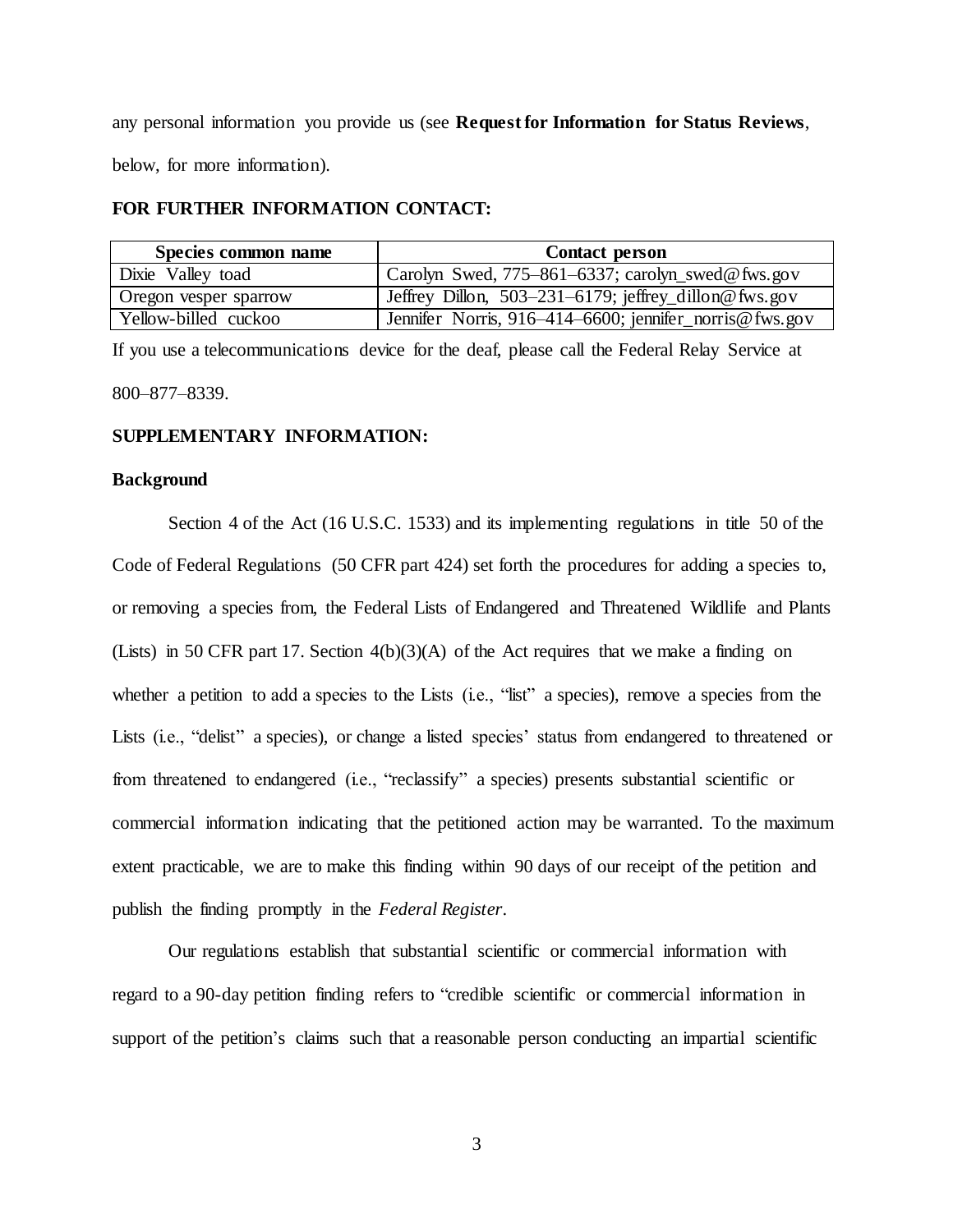review would conclude that the action proposed in the petition may be warranted" (50 CFR  $424.14(h)(1)(i)$ .

A species may be determined to be an endangered species or a threatened species because of one or more of the five factors described in section 4(a)(1) of the Act (16 U.S.C 1531 et seq.). The five factors are:

(a) The present or threatened destruction, modification, or curtailment of its habitat or range (Factor A);

(b) Overutilization for commercial, recreational, scientific, or educational purposes (Factor B);

(c) Disease or predation (Factor C);

(d) The inadequacy of existing regulatory mechanisms (Factor D); or

(e) Other natural or manmade factors affecting its continued existence (Factor E).

These factors represent broad categories of natural or human-caused actions or conditions that could have an effect on a species' continued existence. In evaluating these actions and conditions, we look for those that may have a negative effect on individuals of the species, as well as other actions or conditions that may ameliorate any negative effects or may have positive effects.

We use the term "threat" to refer in general to actions or conditions that are known to, or are reasonably likely to, affect individuals of a species negatively. The term "threat" includes actions or conditions that have a direct impact on individuals (direct impacts), as well as those that affect individuals through alteration of their habitat or required resources (stressors). The term "threat" may encompass—either together or separately—the source of the action or condition or the action or condition itself. However, the mere identification of any threat(s) may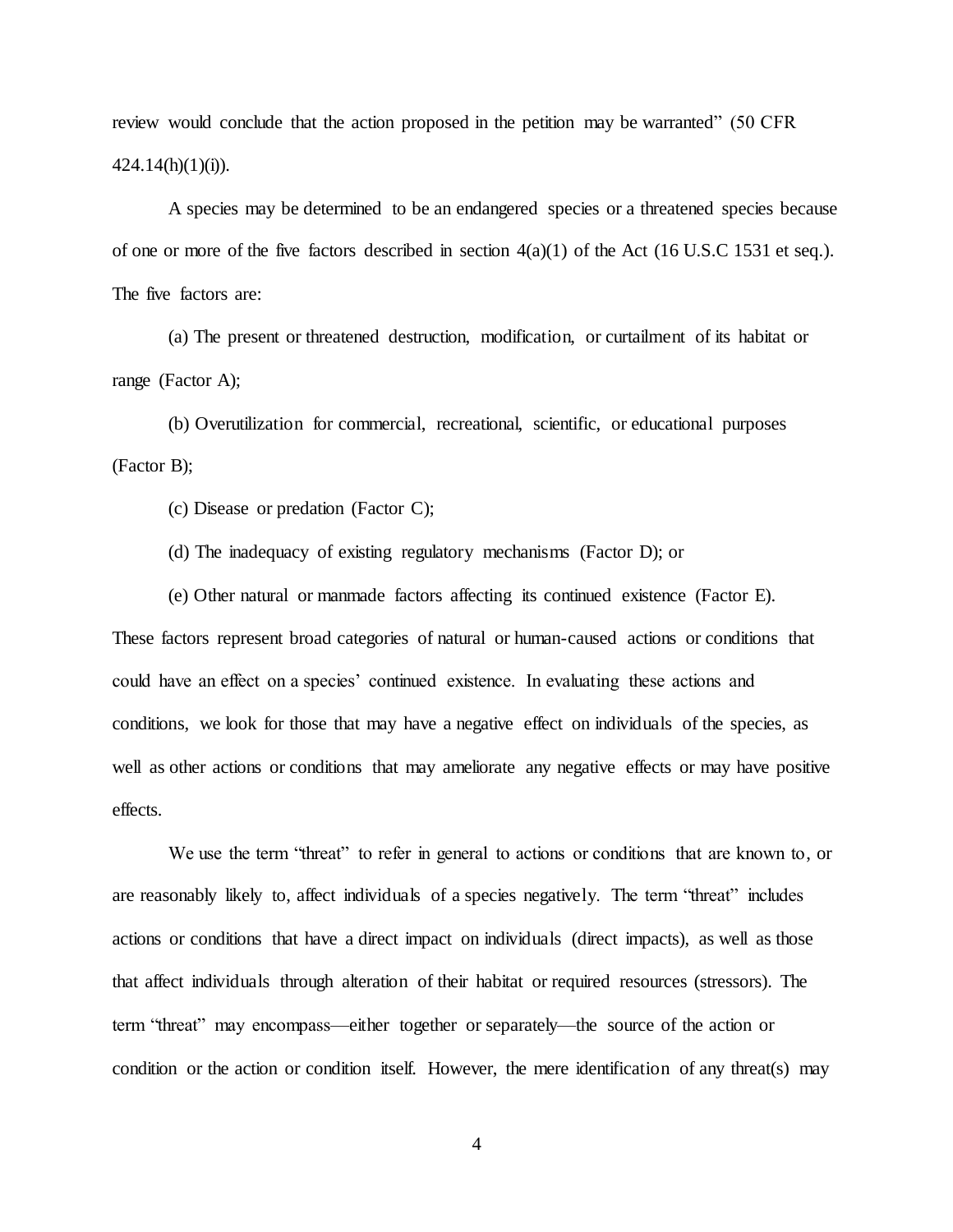not be sufficient to compel a finding that the information in the petition is substantial information indicating that the petitioned action may be warranted. The information presented in the petition must include evidence sufficient to suggest that these threats may be affecting the species to the point that the species may meet the definition of an endangered species or threatened species under the Act.

If we find that a petition presents such information, our subsequent status review will evaluate all identified threats by considering the individual-, population-, and species-level effects and the expected response by the species. We will evaluate individual threats and their expected effects on the species, then analyze the cumulative effect of the threats on the species as a whole. We also consider the cumulative effect of the threats in light of those actions and conditions that are expected to have positive effects on the species—such as any existing regulatory mechanisms or conservation efforts that may ameliorate threats. It is only after conducting this cumulative analysis of threats and the actions that may ameliorate them, and the expected effect on the species now and in the foreseeable future, that we can determine whether the species meets the definition of an endangered species or threatened species under the Act.

If we find that a petition presents substantial scientific or commercial information indicating that the petitioned action may be warranted, the Act requires us to promptly commence a review of the status of the species, and we will subsequently complete a status review in accordance with our prioritization methodology for 12-month findings (81 FR 49248; July 27, 2016).

#### **Summaries of Petition Findings**

The petition findings contained in this document are listed in the table below and the bases for the findings, along with supporting information, are available on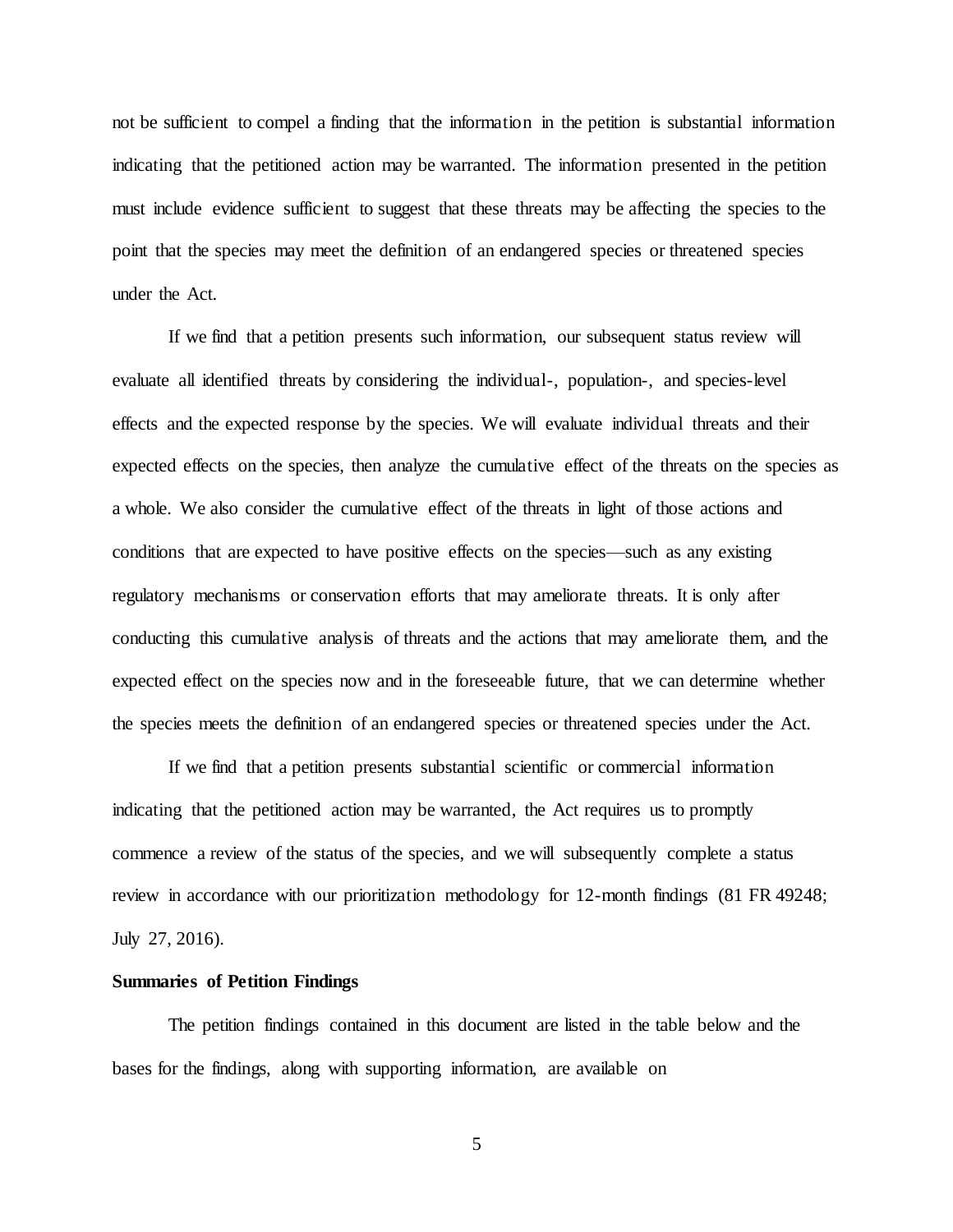*http://www.regulations.gov* under the appropriate docket number.

#### *Table: Status reviews.*

| Common name   | Docket no.          | URL to Docket on http://www.regulations.gov |
|---------------|---------------------|---------------------------------------------|
| Dixie Valley  | FWS-R8-ES-2018-0018 | https://www.regulations.gov/docket?D=FWS-   |
| toad          |                     | R8-ES-2018-0018                             |
| Oregon vesper | FWS-R1-ES-2018-0019 | https://www.regulations.gov/docket?D=FWS-   |
| sparrow       |                     | R1-ES-2018-0019                             |
| Yellow-billed | FWS-R8-ES-2018-0027 | https://www.regulations.gov/docket?D=FWS-   |
| cuckoo        |                     | R8-ES-2018-0027                             |

#### **Evaluation of a Petition to List the Dixie Valley Toad as an Endangered or Threatened**

### **Species Under the Act**

#### *Species and Range*

The Dixie Valley toad (*Anaxyrus williamsi*) is a small toad found in four spring-fed wetlands in Dixie Valley, Churchill County, Nevada.

## *Petition History*

On September 18, 2017, we received a petition from the Center for Biological Diversity requesting that the Dixie Valley toad be listed as threatened or endangered under the Act. The petition clearly identified itself as such and included the requisite identification information for the petitioner, required at 50 CFR 424.14(a). This finding addresses the petition.

#### *Finding*

Based on our review of the petition and sources cited in the petition, we find that the petition presents substantial scientific or commercial information indicating the petitioned action may be warranted for the Dixie Valley toad due to potential threats associated with the following: development of geothermal energy and difficulty in associated mitigation, decrease in spring discharge, changes in water temperature, and groundwater extraction (Factor A); and chytridiomycosis disease and predation by the invasive American bullfrog (Factors C and E).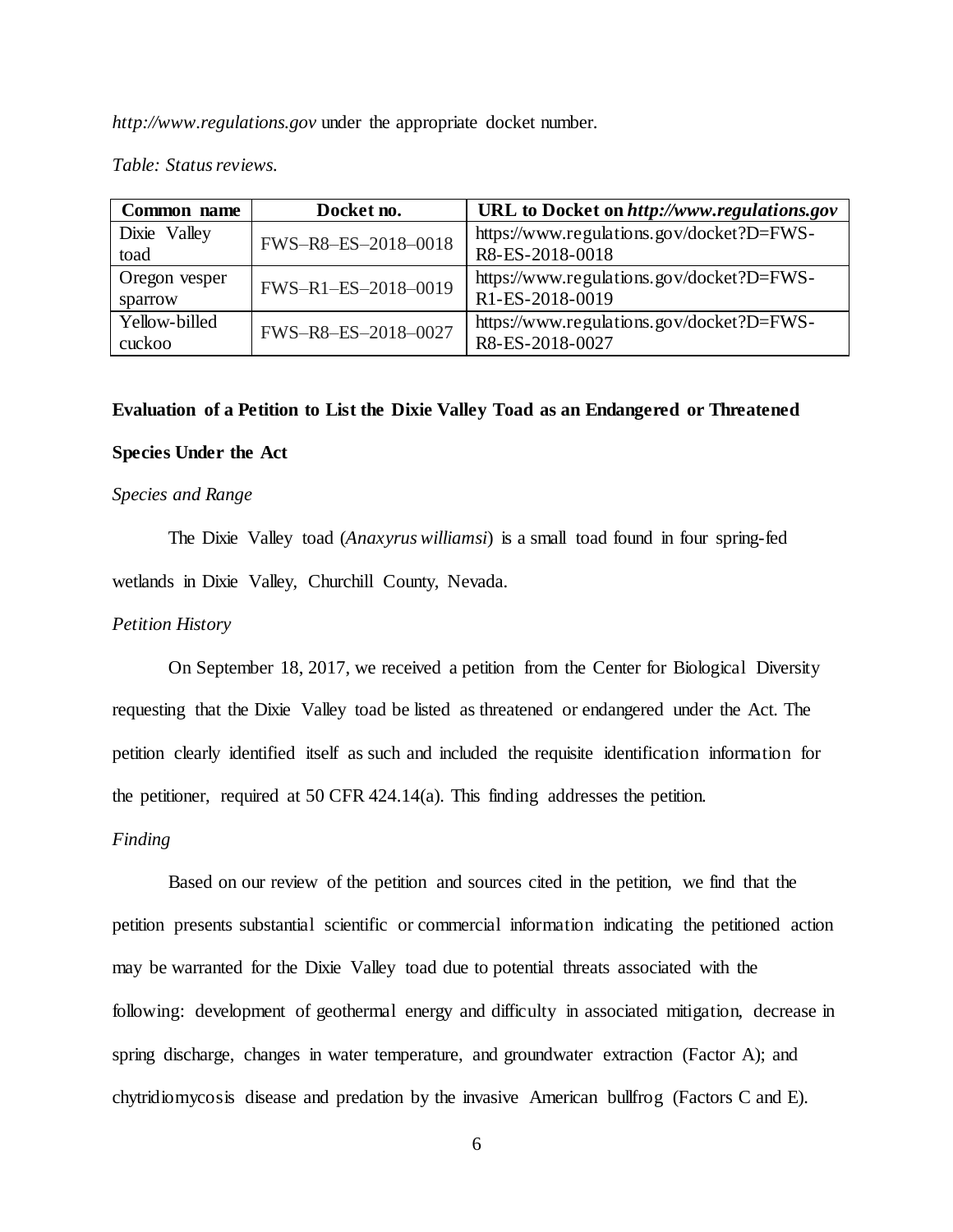However, during our status review we will thoroughly evaluate all potential threats to the species, including the extent to which any protections or other conservation efforts have reduced those threats. Thus, for this species, the Service requests any information relevant to whether the species falls within the definition of either endangered species under section 3(6) of the Act or threatened species under section 3(20) of the Act, including information on the five listing factors under section 4(a)(1) (see **Request for Information for Status Reviews**, below).

The basis for our finding on this petition, and other information regarding our review of the petition, can be found as an appendix at *http://www.regulations.gov* under Docket No. FWS– R8–ES–2018–0018 under the Supporting Documents section.

# **Evaluation of a Petition to List the Oregon Vesper Sparrow as an Endangered or Threatened Species Under the Act**

## *Species and Range*

The Oregon vesper sparrow (*Pooecetes gramineus affinis*) is a medium- to large-sized migratory sparrow with a restricted range. The breeding range currently consists of the States of Washington (South Puget lowlands, San Juan Island, lower Columbia River islands, and Mason County) and Oregon (Willamette, Umpqua, and Rogue Valleys). The winter range consists of areas in California—the lowlands west of the Sierra Nevada Mountains, from the San Francisco Bay area through the San Joaquin Valley to coastal southern California.

#### *Petition History*

On November 8, 2017, we received a petition from the American Bird Conservancy requesting that the Oregon vesper sparrow be listed as endangered or threatened and critical habitat be designated for this species under the Act. The petition clearly identified itself as such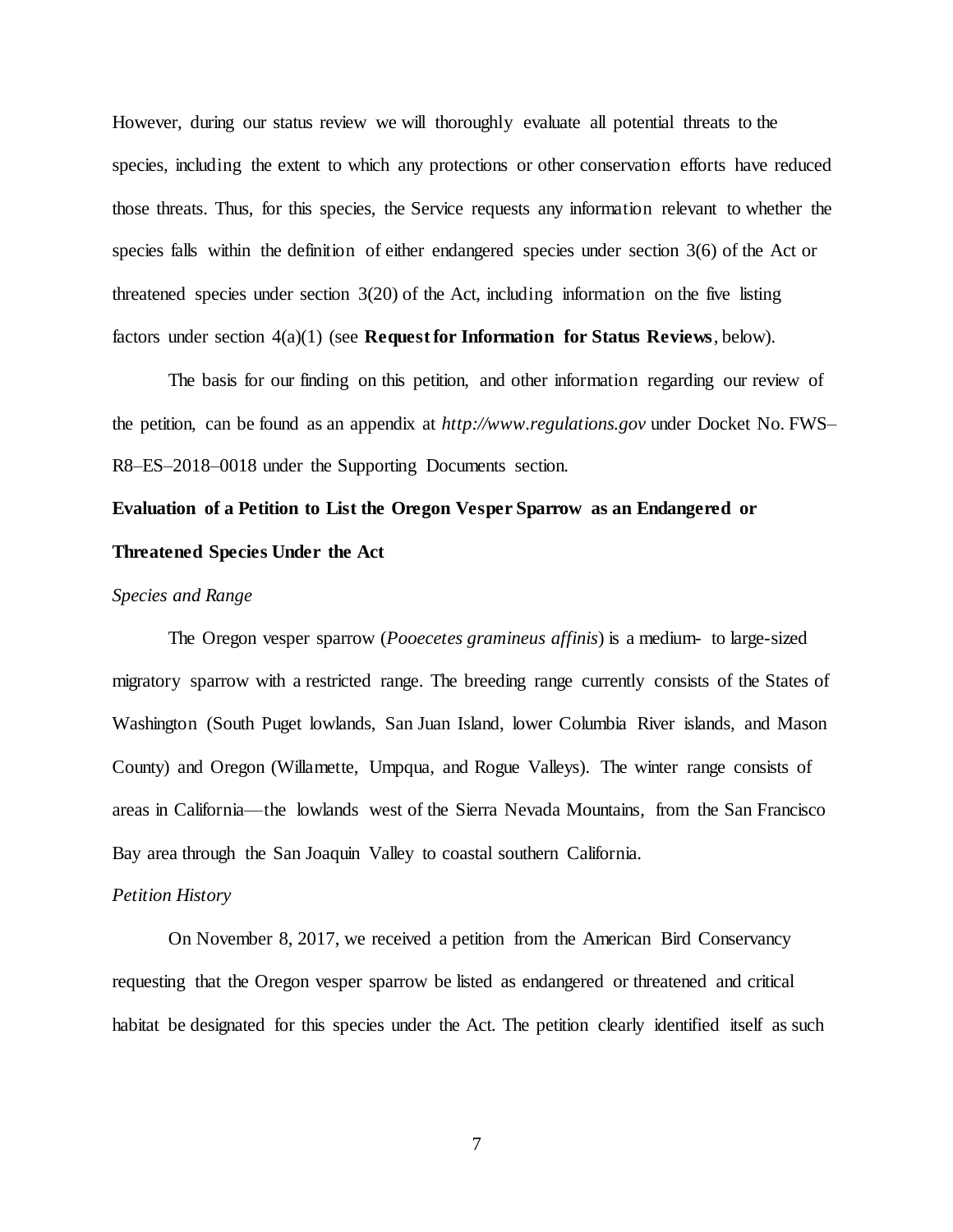and included the requisite identification information for the petitioner, required at former 50 CFR 424.14(a). This finding addresses the petition.

#### *Finding*

Based on our review of the petition and sources cited in the petition, we find that the petition presents substantial scientific or commercial information indicating that the petitioned action may be warranted for the Oregon vesper sparrow due to potential threats associated with the following: habitat loss and degradation (Factor A); land use/management impacts to nesting birds (Factor E); and existing regulatory mechanisms that may be inadequate to address impacts of these threats (Factor D) (for information about these factors, see **Background**, above). However, during our status review, we will thoroughly evaluate all potential threats to the species, including the extent to which any protections or other conservation efforts have reduced those threats. Thus, for this species, the Service requests any information relevant to whether the species falls within the definition of either endangered species under section 3(6) of the Act or threatened species under section 3(20) of the Act, including information on the five listing factors under section 4(a)(1) (see **Request for Information for Status Reviews**, below).

The basis for our finding on this petition, and other information regarding our review of the petition, can be found as an appendix at *http://www.regulations.gov* under Docket No. FWS– R1–ES–2018–0019 under the Supporting Documents section.

## **Evaluation of a Petition to Delist the Western Distinct Population Segment of the Yellow-Billed Cuckoo**

#### *Species and Range*

The yellow-billed cuckoo (*Coccyzus americanus*) occurs in North America across the continental United States and parts of British Columbia and Mexico. The species winters in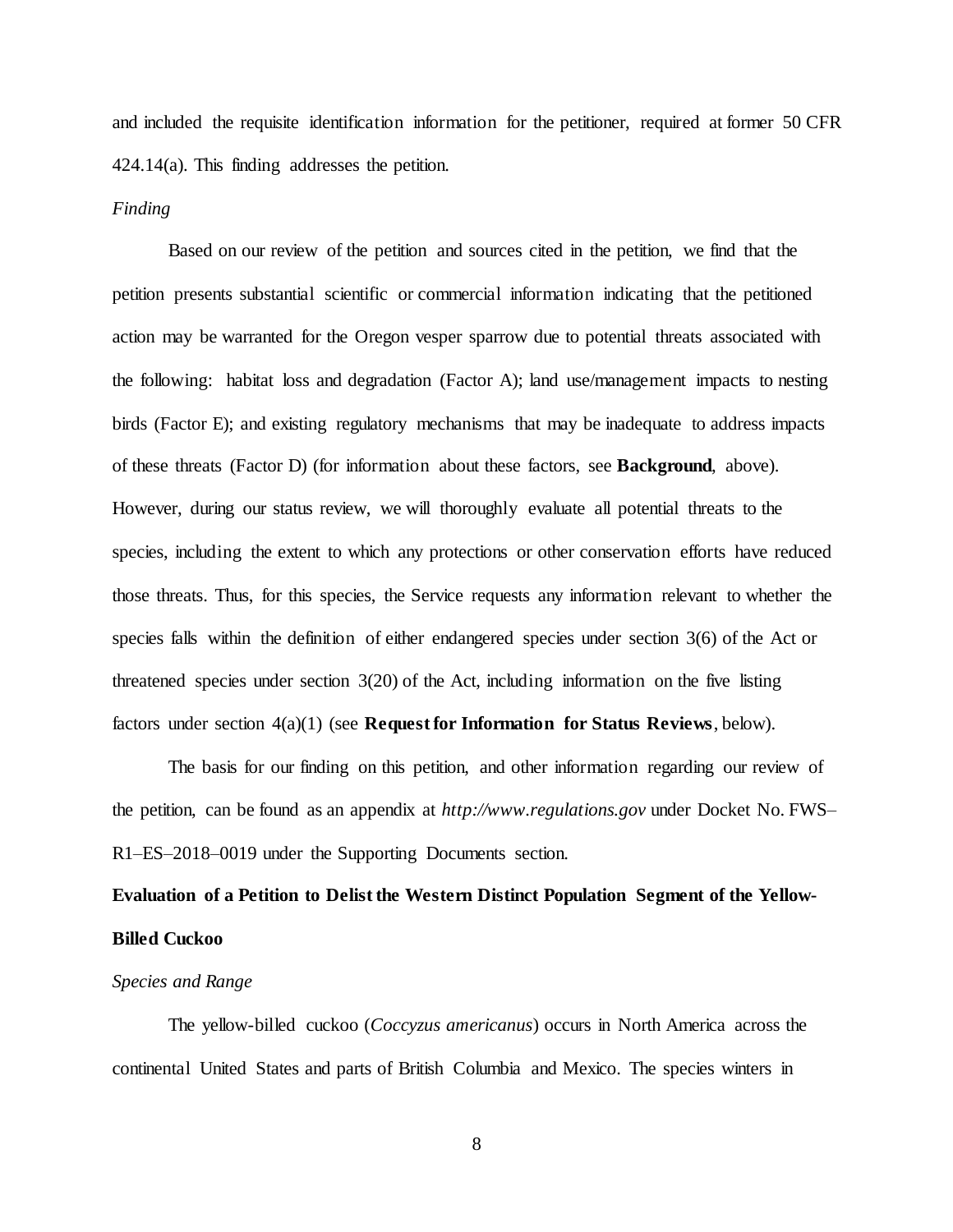Central and South America. The Western Distinct Population Segment (DPS) of the yellowbilled cuckoo (western yellow-billed cuckoo) occurs generally in the area west of the Rocky Mountains from British Columbia to Mexico. The western DPS of the yellow-billed cuckoo is listed as a threatened species on the List of Endangered and Threatened Wildlife (List; 50 CFR  $17.11(h)$ ).

## *Petition History*

On May 4, 2017, we received a petition from the American Stewards of Liberty, Arizona Cattlemen's Association, Arizona Mining Association, Hereford Natural Resource Conservation District, Jim Chilton, National Cattlemen's Beef Association, Public Lands Council, WestLand Resources, Inc., and Winkelman Natural Resource Conservation District, requesting that the western DPS of the yellow-billed cuckoo be removed from the List due to an error in our DPS analysis. They also provided information in their petition indicating the species should be delisted as a result of its utilization of additional habitat. The petition clearly identified itself as such and included the requisite identification information for the petitioners, required at 50 CFR 424.14(a). This finding addresses the petition.

#### *Finding*

Based on our review of the petition and sources cited in the petition, we find that the petition presents substantial scientific or commercial information indicating that delisting the western DPS of the yellow-billed cuckoo may be warranted due to information on additional habitat being used by the species (Factor A). While we did not find the petition provided substantial information indicating the entity may warrant delisting due to an error in our DPS analysis, because the petitioners did provide substantial information regarding additional habitat use by the species, we will review the DPS as part of our status review of the species. During our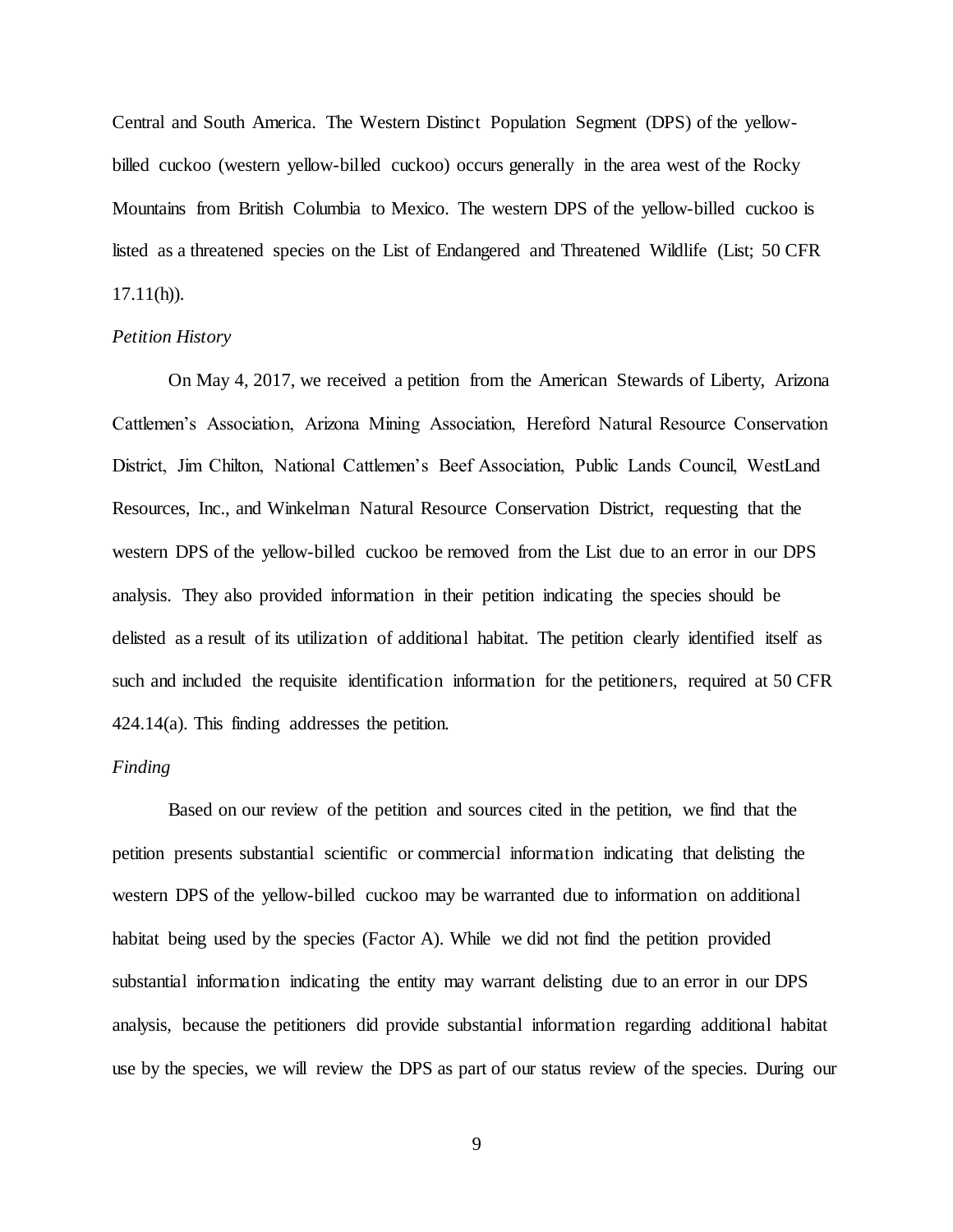status review we will thoroughly evaluate all potential threats to the species, as well as revisit our DPS determination. Thus, for this species, the Service requests information on the five listing factors under section  $4(a)(1)$  of the Act, including the factors identified in this finding as well as information pertaining to the DPS (see **Request for Information for Status Reviews**, below).

The basis for our finding on this petition, and other information regarding our review of the petition, can be found as an appendix at *http://www.regulations.gov* under Docket No. FWS– R8–ES–2018–0027 under the Supporting Documents section.

#### **Request for Information for Status Reviews**

When we make a finding that a petition presents substantial information indicating that listing, reclassification, or delisting of a species may be warranted, we are required to review the status of the species (a status review). For the status review to be complete and based on the best available scientific and commercial information, we request information on these species from governmental agencies, Native American Tribes, the scientific community, industry, and any other interested parties. We seek information on:

- (1) The species' biology, range, and population trends, including:
- (a) Habitat requirements;
- (b) Genetics and taxonomy;
- (c) Historical and current range, including distribution patterns; and
- (d) Historical and current population levels and current and projected trends.

(2) The five factors described in section  $4(a)(1)$  of the Act (see **Background**, above) that are the basis for making a listing, reclassification, or delisting determination for a species under section 4(a) of the Act, including past and ongoing conservation measures that could decrease the extent to which one or more of the factors affect the species, its habitat, or both.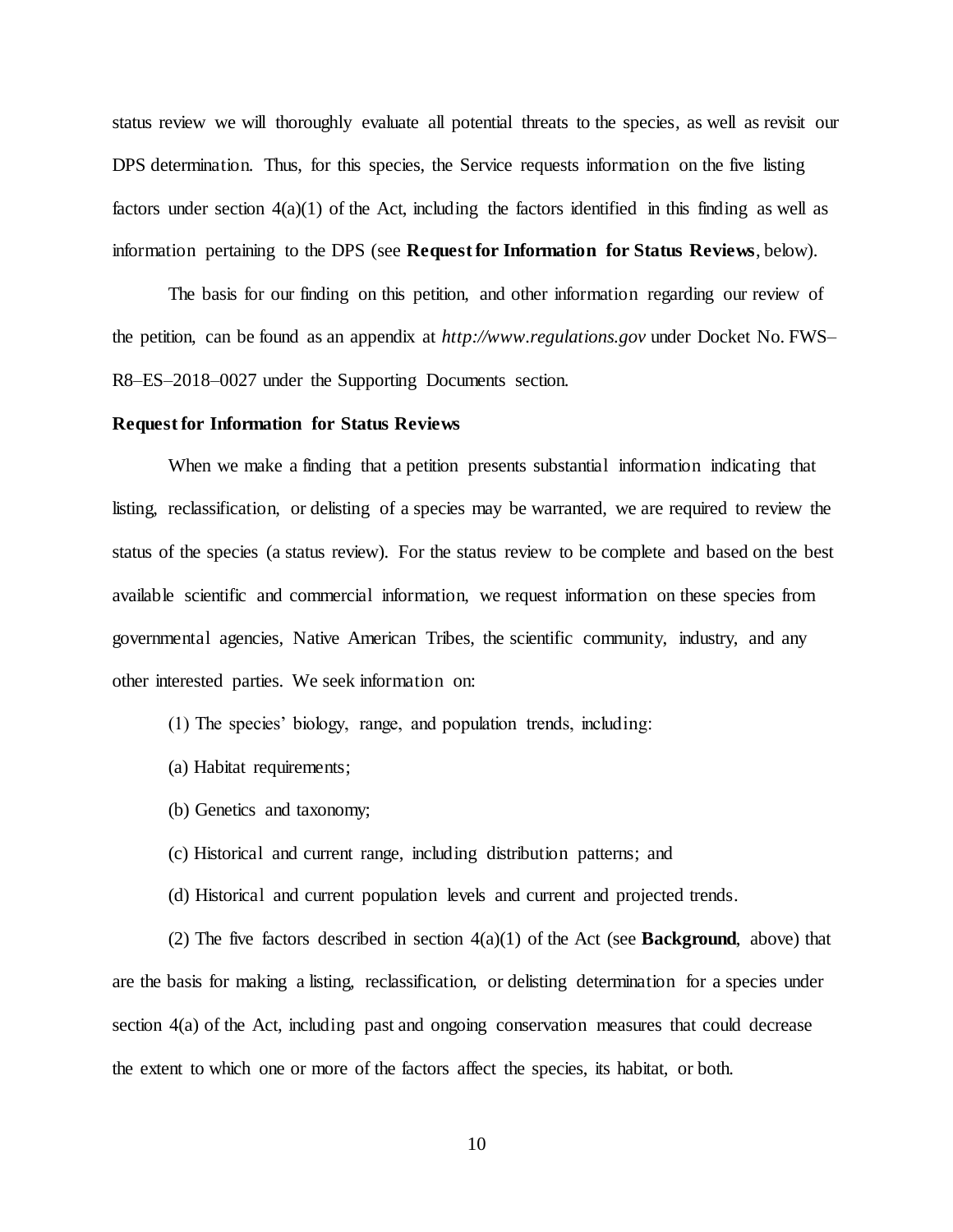(3) The potential effects of climate change on the species and its habitat, and the extent to which it affects the habitat or range of the species.

Submissions merely stating support for or opposition to the actions under consideration without providing supporting information, although noted, will not be considered in making a determination. Section  $4(b)(1)(A)$  of the Act directs that determinations as to whether any species is an endangered or threatened species must be made solely on the basis of the best scientific and commercial data available.

You may submit your information concerning these status reviews by one of the methods listed in **ADDRESSES**. If you submit information via *http://www.regulations.gov*, your entire submission—including any personal identifying information—will be posted on the website. If you submit a hardcopy that includes personal identifying information, you may request at the top of your document that we withhold this personal identifying information from public review. However, we cannot guarantee that we will be able to do so. We will post all hardcopy submissions on *http://www.regulations.gov*.

It is important to note that the standard for a 90-day finding differs from the Act's standard that applies to a status review to determine whether a petitioned action is warranted. In making a 90-day finding, we consider information in the petition and sources cited in the petition, as well as information that is readily available, and we evaluate merely whether that information constitutes "substantial information" indicating that the petitioned action "may be warranted." In a 12-month finding, we must complete a thorough status review of the species and evaluate the best scientific and commercial data available to determine whether a petitioned action "is warranted." Because the Act's standards for 90-day and 12-month findings are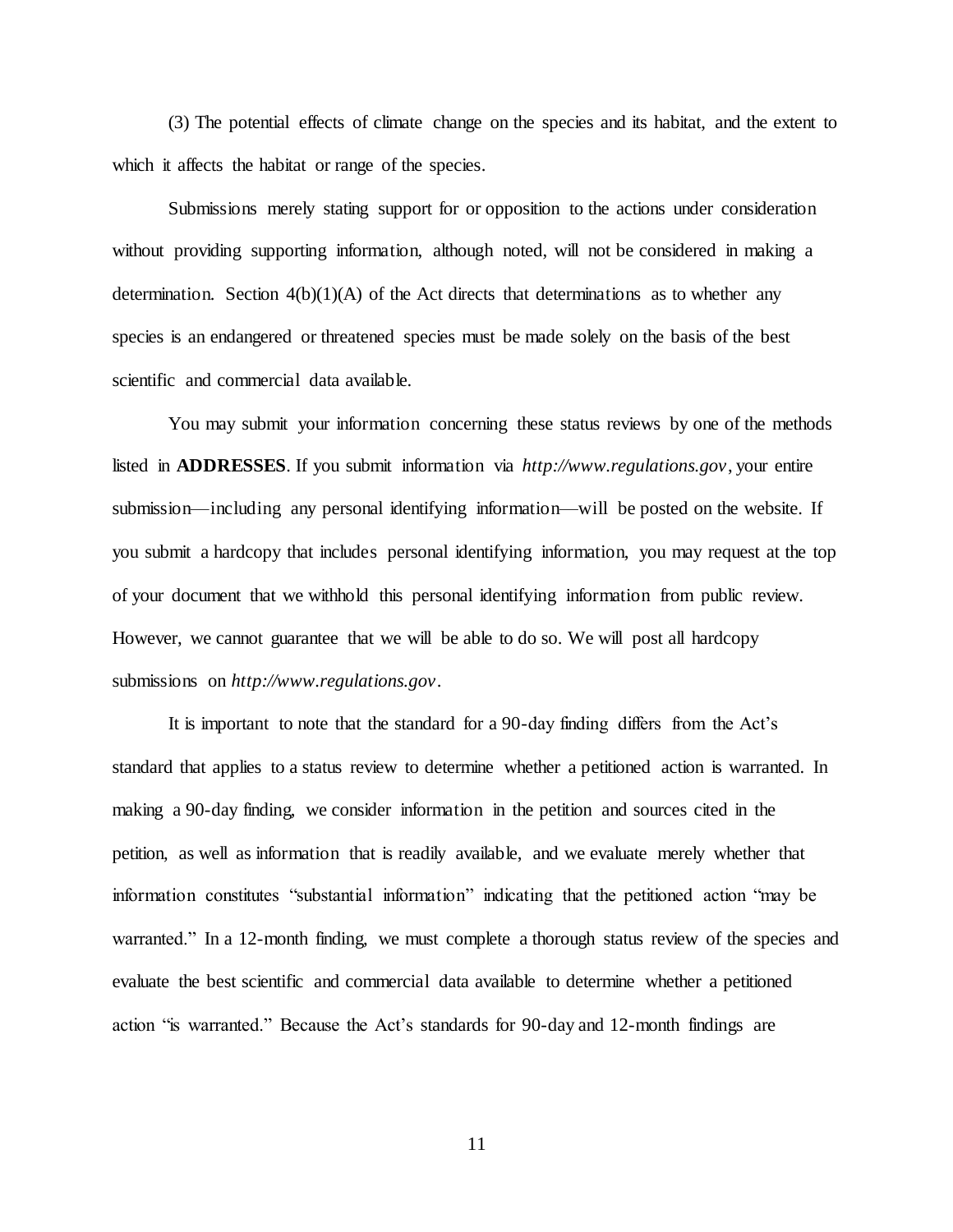different, a substantial 90-day finding does not mean that the 12-month finding will result in a "warranted" finding.

## **Conclusion**

On the basis of our evaluation of the information presented in the petitions under section  $4(b)(3)(A)$  of the Act, we have determined that the petitions summarized above for the Dixie Valley toad, Oregon vesper sparrow, and yellow-billed cuckoo present substantial scientific or commercial information indicating that the petitioned actions may be warranted. Therefore, we are initiating status reviews to determine whether these actions are warranted under the Act. At the conclusion of each status review, we will issue a finding, in accordance with section 4(b)(3)(B) of the Act, as to whether the petitioned action is not warranted, warranted, or warranted but precluded by pending proposals to determine whether any species is an endangered species or a threatened species.